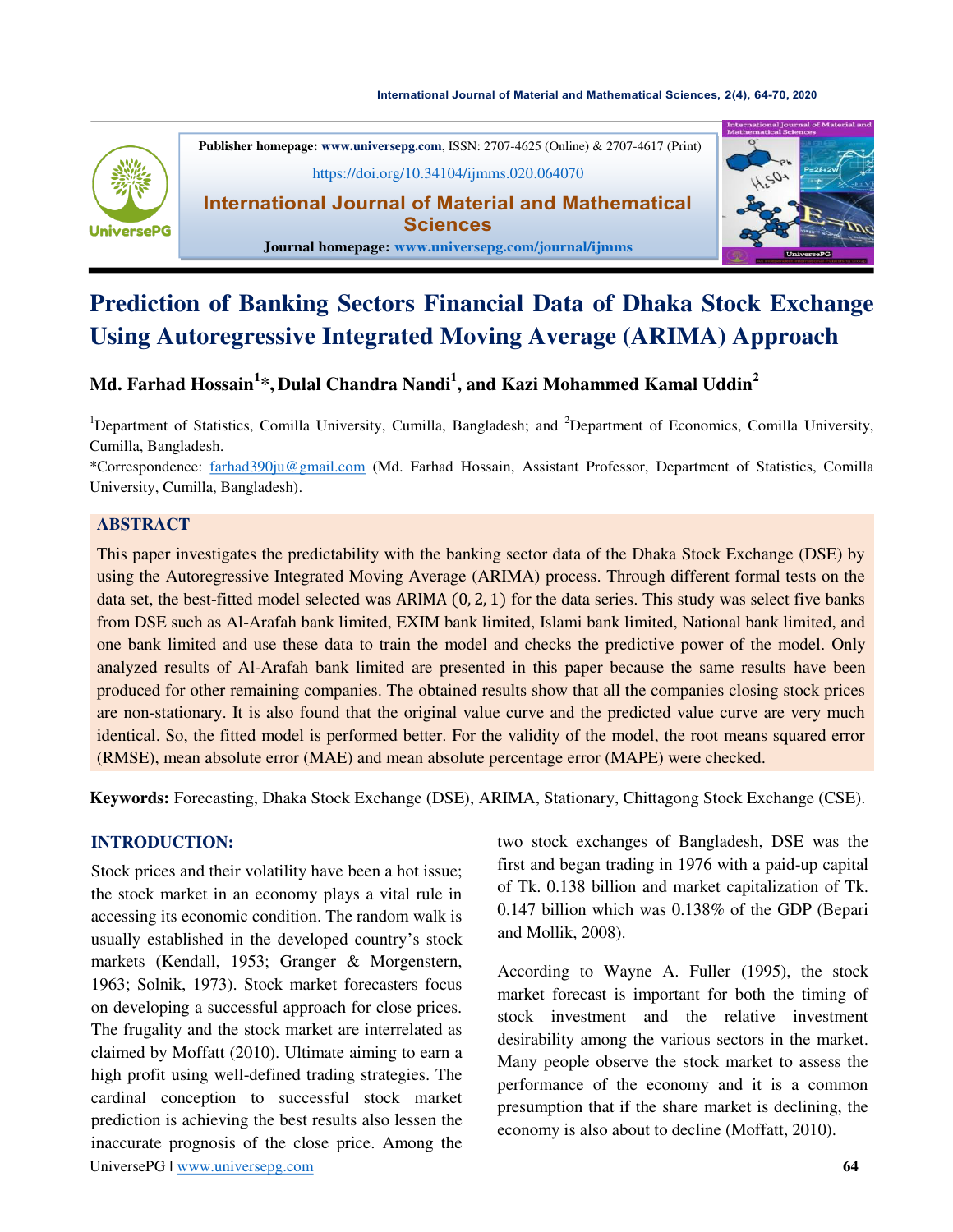On the other hand, the condition of the economy also affects investments and this is based on the idea that changes in the economy have a significant effect on interest rates and inflation, which in turn have a direct influence on the stock and bond markets (Faerber, 2000). The financial sector is a vital part of our economy because it plays an important role in intermediating savings of the private and public sectors to productive activities including investment. During the economic downturn, the earnings of the average companies decline to result in the stock market index to fall (Duca, 2007). The banking sector has evolved to become the dominant financial intermediary in Bangladeshi financial system due to the underdeveloped money and capital markets, limited availability of financial instruments, and lack of confidence in the financial system as a whole (Chu *et al*., 2011).

In analyzing closing price index data, the series should be identically and independently distributed with zero mean and constant variance (Akgiray, 1989). Bangladesh has a stock market, with its known difficulties. Most of the Asian stock markets except few have experienced a rapid growth in gross national product through contributing to a significant rise in savings and, hence, in the supply of lendable funds (Chiang and Doong, 2012). A couple of studies have been found to deal with prediction of stock prices in several countries including Bangladesh (Sohail *et al*., 2012; Kumar, 2006; and Al-Zeaud, 2011). But no such study has been performed yet that prediction of closing stock prices in DSE. Hence, this research context was chosen. This study will start with a general overview of the current composition of the monetary system in Bangladesh in terms of the share market as well as the close price of five banking sectors of DSE.

#### **MATERIAL AND METHODS:**

This study considers daily stock exchange data (general index) for building time series modeling and forecast (Dickey and Fuller, 1979). To fulfill this purpose we collect data from the databank of the Dhaka Stock Exchange website. The data series is from January 01, 2013, to January 30, 2015, and the length is 499 realizations. The objective of this study is to fit a model for forecasting the closing stock price of the banking sector of DSE by the ARIMA process (Peter and Davis, 2020). The methods used in this research for producing prediction based on trend and stationary of the DSE closing price index dataset. Box-Jenkins (ARIMA) approach is used to pick the piloted model and used to predict the DSE index series. The Box Jenkins procedure has been applied to the dataset using "STATA 13".

#### **ARIMA Process**

A very popular process in econometric time series is the ARIMA process. Time series models are based on the assumption that it is stationary. But many of the econometric time series are non-stationary that are integrated. If a time sequence is integrated of order one i.e.  $I(1)$ , its first difference is  $I(0)$ , i.e. stationary. Similarly, if a time series is  $I(2)$ , its second difference is  $I(0)$ . In general, if a time orders are  $I(d)$ , then after differencing it d times we get an  $I(0)$  series. Therefore, if we take difference a time orders d times and then apply the  $ARIMA(p, q)$ model to it, then the time series model is  $ARIMA(p, d, q)$  where p is the number of autoregressive terms,  $d$  the number of time orders has to difference and q the number of moving average terms. The  $ARIMA(1, 1, 1)$  process can be written as,

$$
\Delta u_t = \rho \Delta u_{t-1} + \varepsilon_t + \theta \varepsilon_{t-1}
$$

Where,  $\Delta u_t = u_t - u_{t-1}$  and  $\Delta u_{t-1} = u_{t-1} - u_{t-2}$ are the first difference between  $u_i$ .

The  $ARIMA(2, 2, 2)$  process in the form,

 $\Delta^2 u_t = \rho \Delta^2 u_{t-1} + \rho \Delta^2 u_{t-2} + \varepsilon_t + \theta_1 \varepsilon_{t-1} + \theta_2 \varepsilon_{t-2}$ Where,  $\Delta^2 u_t = u_t - u_{t-1} - u_{t-2}$ ,  $\Delta^2 u_{t-1} = u_{t-1} - u_{t-1}$  $u_{t-2} - u_{t-3}$  and  $\Delta^2 u_{t-2} = u_{t-2} - u_{t-3} - u_{t-4}$  are the second difference of  $u_t$ 

Similarly,  $ARIMA(p, d, q)$  is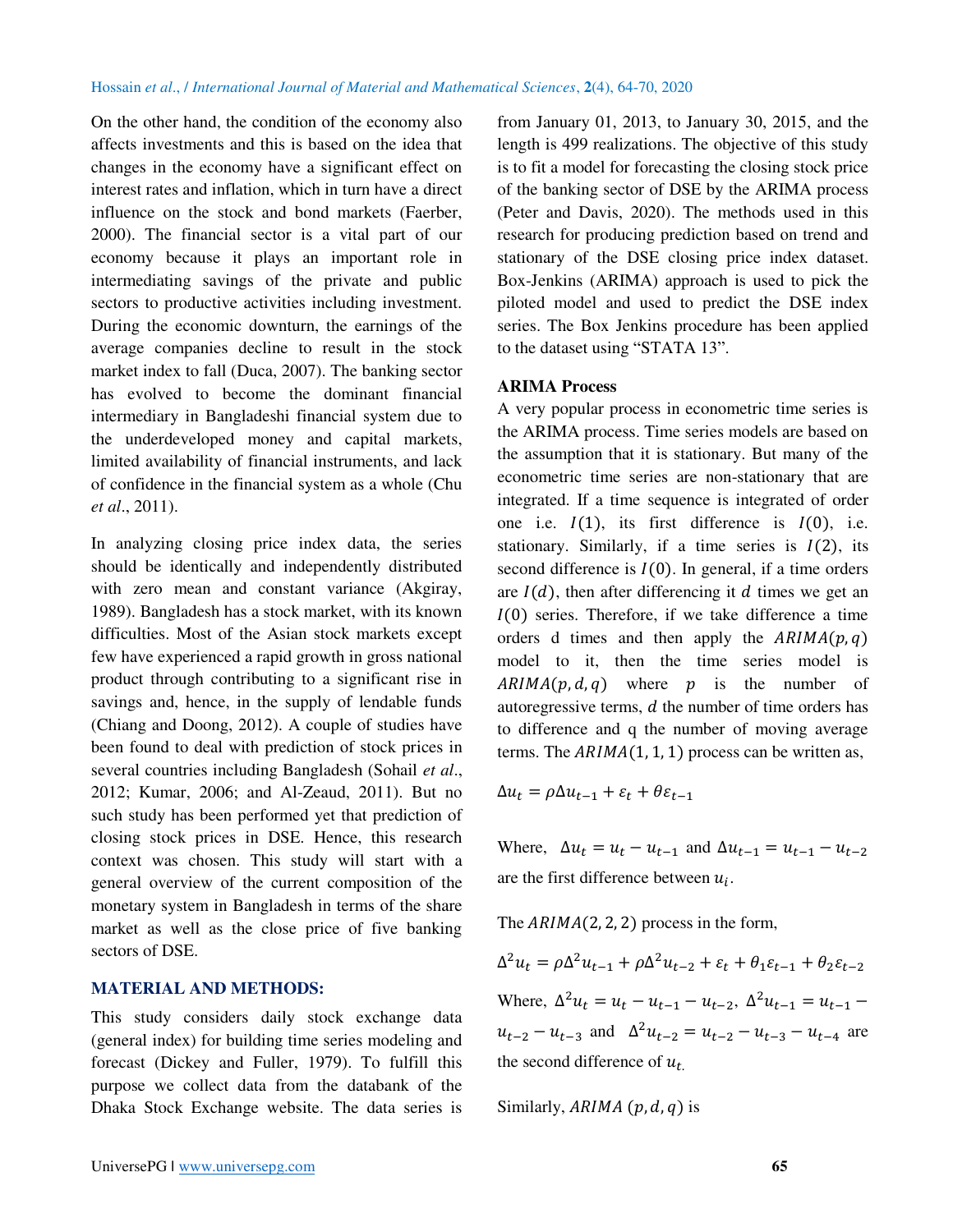$\Delta^d u_t = \rho_1 \Delta^d u_{t-1} + \dots + \rho_p \Delta^d u_{t-p} + \varepsilon_t + \theta_1 \varepsilon_{t-1} +$  $\cdots + \theta_a \varepsilon_{t-a}.$ 

Where,  $\Delta^d$  indicates the  $d^{th}$  difference in  $u_i$  (Gujrati and Sangeetha, 2007).

### **RESULTS AND DISCUSSION:**

This study collects data on the closing price index from the Dhaka Stock Exchange, Bangladesh from January 01, 2013, to January 30, 2015, and the interval is 499 realizations. This study divided the sample into two parts such as the first 450 and last 49 samples for training and test sample, respectively to permit a more efficient model. The most popular programming software R and STATA used to whole analysis according to the objective of the present research.

This study use ARIMA model in time series forecasting and collects the daily closing price of some selected bank of DSE such as Al-Arafah Islami bank limited, EXIM bank limited, Islami bank limited, National bank limited and One bank limited. Only analyzed results of Al-Arafah Islami Bank Limited are presented in this paper because the same results have been produced for other remaining banks.

A visual plot of the observation is usually the first step in any time series analysis. **Fig 1** illustrates that the Closing Stock Price is decreased over time. The closing stock price of Al-Arafah Islami bank limited is downward with fluctuations. Therefore resulting data is non-stationary. After taking differences the data moves to stationary. From **Fig 2** it is clear that the second-order differenced of closing stock price time series is stationary. So, the average and variance for this stationary time series are constant and the covariance is time-invariant after taking the second difference.

Therefore the series is stationary after taking the second difference. It has displayed from **Table 1** the calculated measure of the test statistic in the absolute term is larger than the critical value in an absolute term at a 1% level of the significance, at a 10% level of the significance and 5% level of significance. So, the study decides that the data is stationary for these three cases.

This study recognizes the sample autocorrelation functions of this non-stationary time series data is declined very slowly as shown in **Fig 3**, ACFs at all lags are individually statistically significantly different from zero i.e. for they all are outside of the 95% confidence bounds except the first four lags, the PACF drops dramatically all PACFs except this three lags are statistically insignificant. Since this time series is non-stationary, after integrating it move to stationary.

The ACF and PACF suggest that the model is between  $ARIMA(0, 2, 3)$ . After combining the different model between the  $ARIMA(0, 2, 3)$  model this study will get an appropriate model. **Table 2** suggests the appropriate model forecast for the closing price index of Al-Arafah Islami Bank Limited. According to minimum AIC (Akaike Information Criteria), the appropriate model is  $ARIMA (0, 2, 1)$ .

The actual, forecast and average values for the outsample are presented as **Fig 4** and indicates the difference between actual and forecast values are very small. Also, the original value curve and the predicted value curve are very much identical. Therefore, the chosen model is acceptable. From **Table 3** it is evident that all the value for root means a square error, mean absolute error, mean absolute percent error and MSD are smaller for out-sample forecast than in-sample forecast.

Therefore, the chosen model is adequate. Also from **Fig 5**, it is evident that the residual plot follows IID (0,1) which indicates our fitted model is best. So the fitted model is acceptable. Policymakers or investors should use this model for better prediction of the share prices of the banking sector of DSE.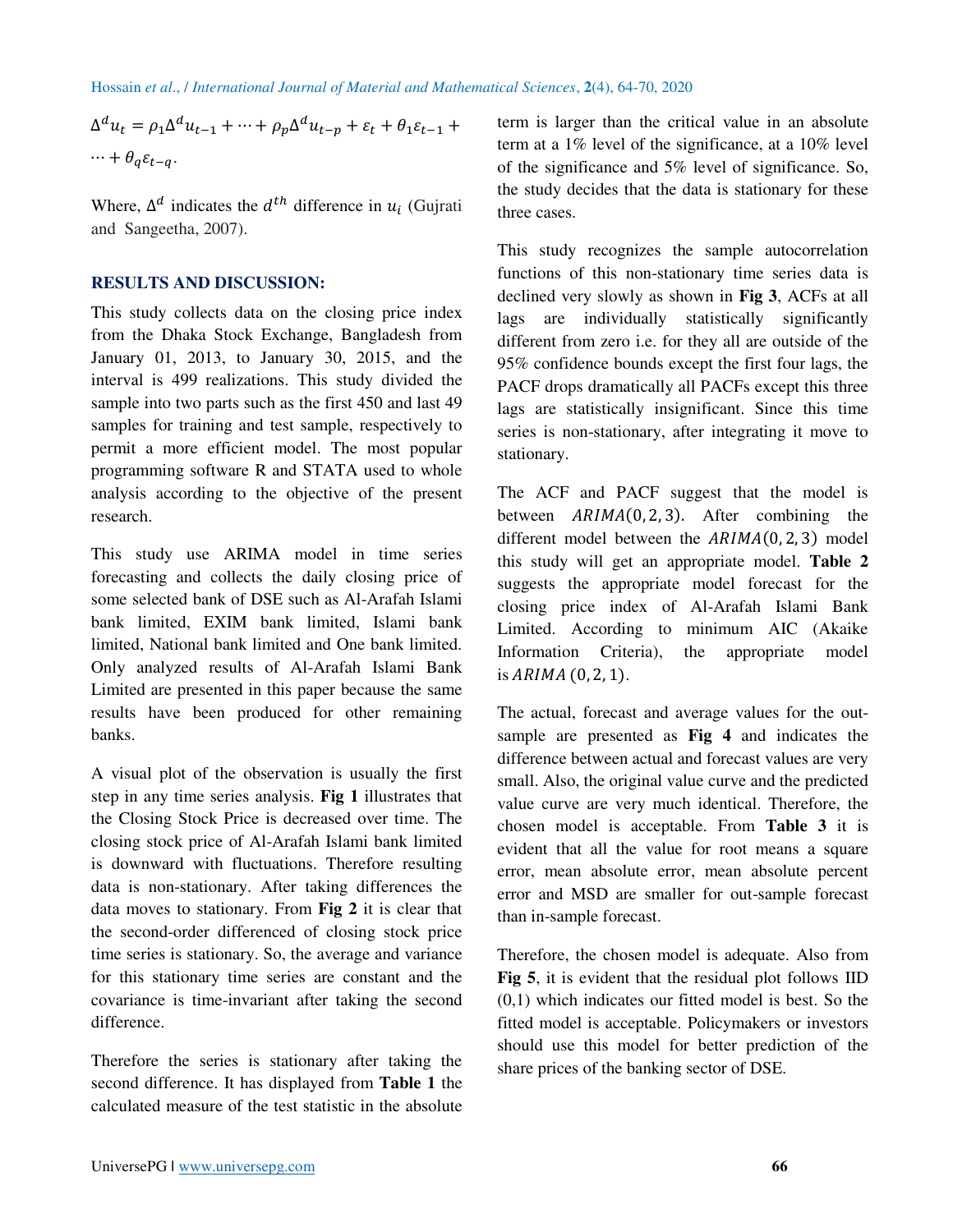## **CONCLUSION:**

The closing price index of the stock market is a very important index for the analysis and predicting investment. The index of Dhaka Stock Market over the time January 01, 2013, to 01 January 2015 with sample size is 499 were used in this study. The modeling and predictions of the closing stock price index were done by the ARIMA process (Islam *et al*., 2020). Care of different diagnostic testing, the best-fitted model for the closing price of DSE (from January 01, 2013, to January 30, 2015) was found to be  $ARIMA(0, 2, 1)$ . Based on the models, Prediction can be done for the index. This study use ARIMA model in time series forecasting and collects the daily closing price of some selected bank of DSE such as Al-Arafah Islami bank limited, EXIM bank limited, Islami bank limited, National bank limited and One bank limited. The study shows that the predicted value curve is identical to the actual value curve. Therefore the ARIMA model predicts the actual value very well. This result will provide an informative guideline for the researchers and policymakers. As the diagnostic tests (lower RMSE, low MAE, low MAPE and low MSD) also suggest a good fit of the model, it can be concluded that the predictions are reliable and they can help to figure out the future market condition and minimize the risk of investment in the banking sectors.

**Table 1:** ADF test of Closing Price of Al-Arafah Islami Bank Limited.

|          | <b>Test Statistic, <math>Z(t)</math></b> 1% Critical Value | 5% Critical Value | 10\% Critical Value   p-value |        |
|----------|------------------------------------------------------------|-------------------|-------------------------------|--------|
| $-3.843$ | $-3.430$                                                   | $-2.860$          | $-2.570$                      | 0.0512 |

**Table 2:** Akaike Information Criteria (AIC) of different models for forecasting closing prices.

| <b>Models</b> | AIC      |
|---------------|----------|
| ARIMA(0,2,1)  | $-57.08$ |
| ARIMA(0,2,2)  | $-44.31$ |
| ARIMA(0,2,3)  | $-35.87$ |
| ARIMA(1,2,1)  | $-49.65$ |
| ARIMA(1,2,3)  | $-44.09$ |
| ---           | ---      |
| ARIMA(2,2,3)  | $-42.09$ |

**Table 3:** Results of in-sample and the out-of-sample forecast properties of the fitted model.

| Model       | In-sample | Out-of-sample |  |  |
|-------------|-----------|---------------|--|--|
| <b>MAPE</b> | 1.72508   | 1.63261       |  |  |
| <b>MAD</b>  | 0.29463   | 0.24825       |  |  |
| <b>RMSE</b> | 0.08594   | 0.04638       |  |  |
| MSD         | 0.16754   | 0.12597       |  |  |

**Table 4:** Estimated ARIMA regressions Coefficient of Al-Arafah Islami Bank Limited.

|       | <b>CP Al-Arafah</b> | AR        |         |                       | MA      |         |         |         |
|-------|---------------------|-----------|---------|-----------------------|---------|---------|---------|---------|
|       | cons                | L1.       | L2.     | L3.                   | L4.     | L1.     | $L2$ .  | $L3$ .  |
| Coef. | 0.00302             | $-0.2456$ |         | $-0.09774$ $-0.23565$ | 0.00296 | $-2.26$ | 1.22596 | 0.05383 |
| Std.  | 0.00292             | 2.2813    | 0.50546 | 0.23525               | 0.55200 | 2.13155 | 5.03893 | 2.94637 |
| Err.  |                     |           |         |                       |         |         |         |         |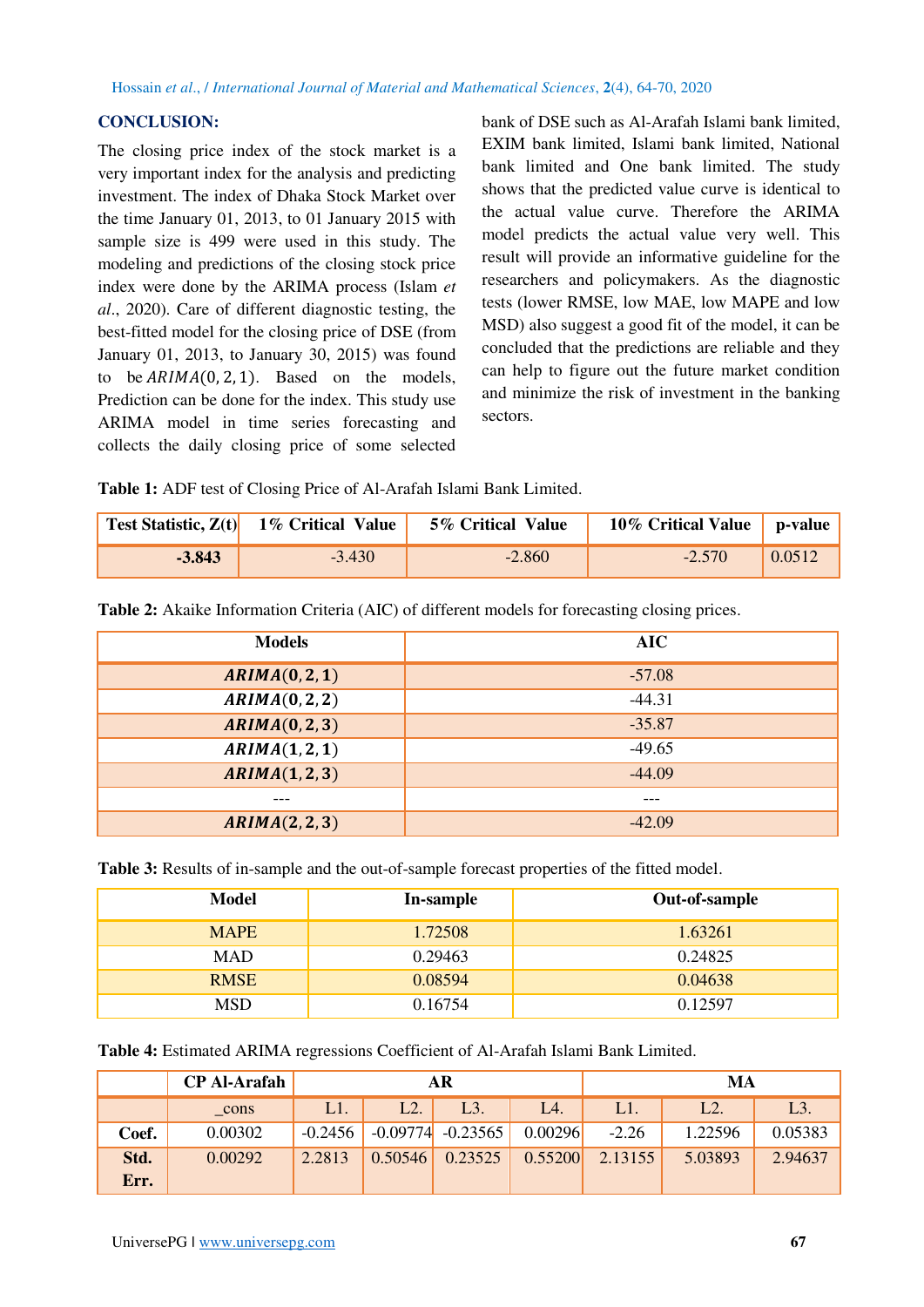

**Fig 1:** Time series plot of the closing stock price of Al-Arafah Islami Bank Limited.



**Fig 2:** Time series plot of second-order difference of closing stock price of Al-Arafah Islami Bank Limited.



**Fig 3:** ACF and PACF for closing stock price of Al-Arafah Islami Bank Limited.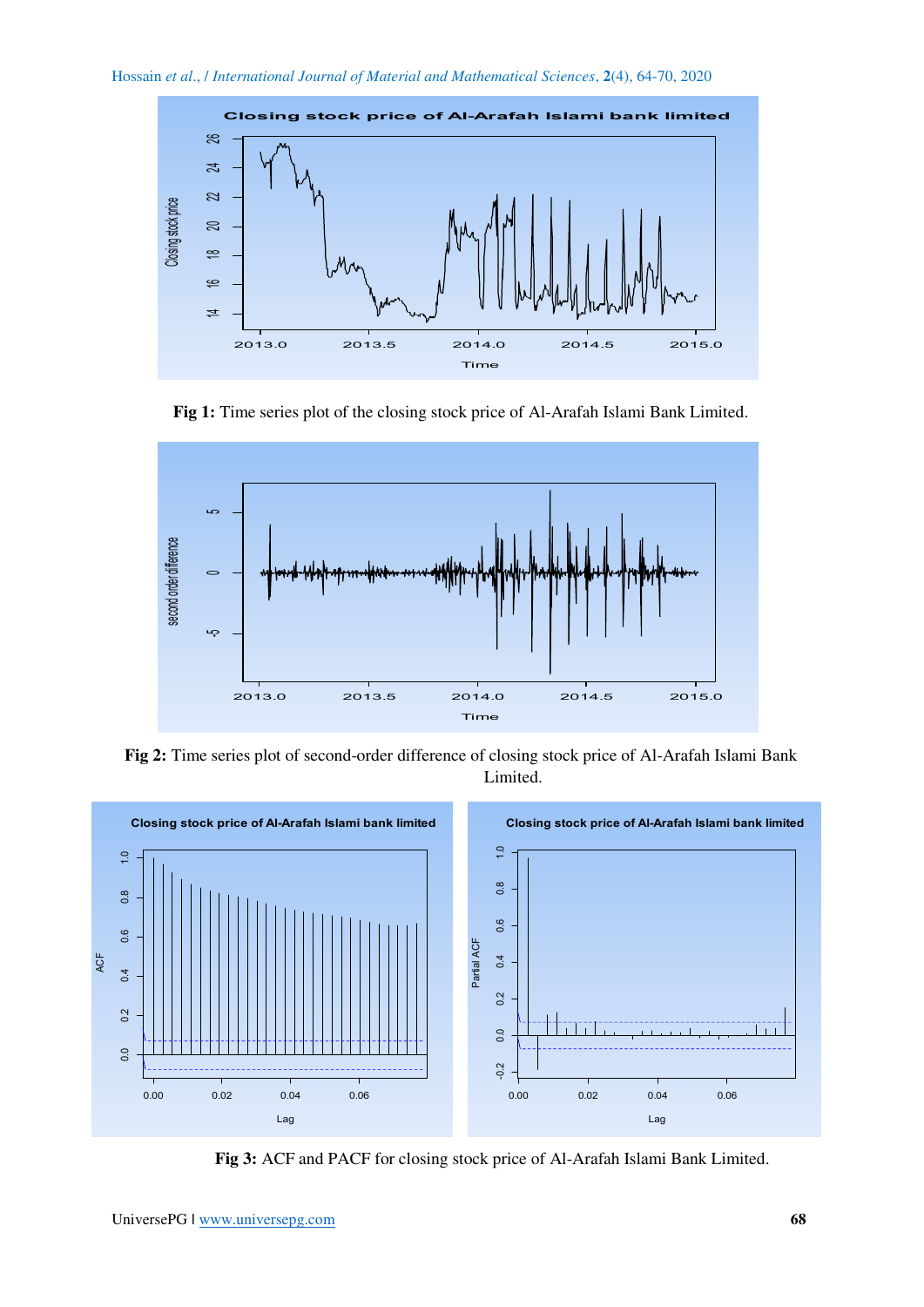

Hossain *et al*., / *International Journal of Material and Mathematical Sciences*, **2**(4), 64-70, 2020

**Fig 4:** Original data and predicted data of Al-Arafah Bank Limited.



**Fig 5:** Standard Residuals plot of the data Al-Arafah Bank Limited.

#### **ACKNOWLEDGEMENT:**

The authors are grateful to the Dhaka Stock Exchange (DSE) authority; where we collected data.

## **CONFLICT OF INTERESTS:**

The authors declared no conflicts of interest concerning the present research work.

#### **REFERENCE:**

- 1. Akgiray, V. (1989). Conditional heteroskedasticity in time series of stock returns: evidence and forecasts, *Journal of Business*, **62**, 55-80. <http://dx.doi.org/10.1086/296451>
- 2. Al-Zeaud, H. A. (2011). Modelling and Forecasting Volatility Using ARIMA Model. *European Journal of Economics, Finance and Administrative Sciences*. **35**, 109-125.